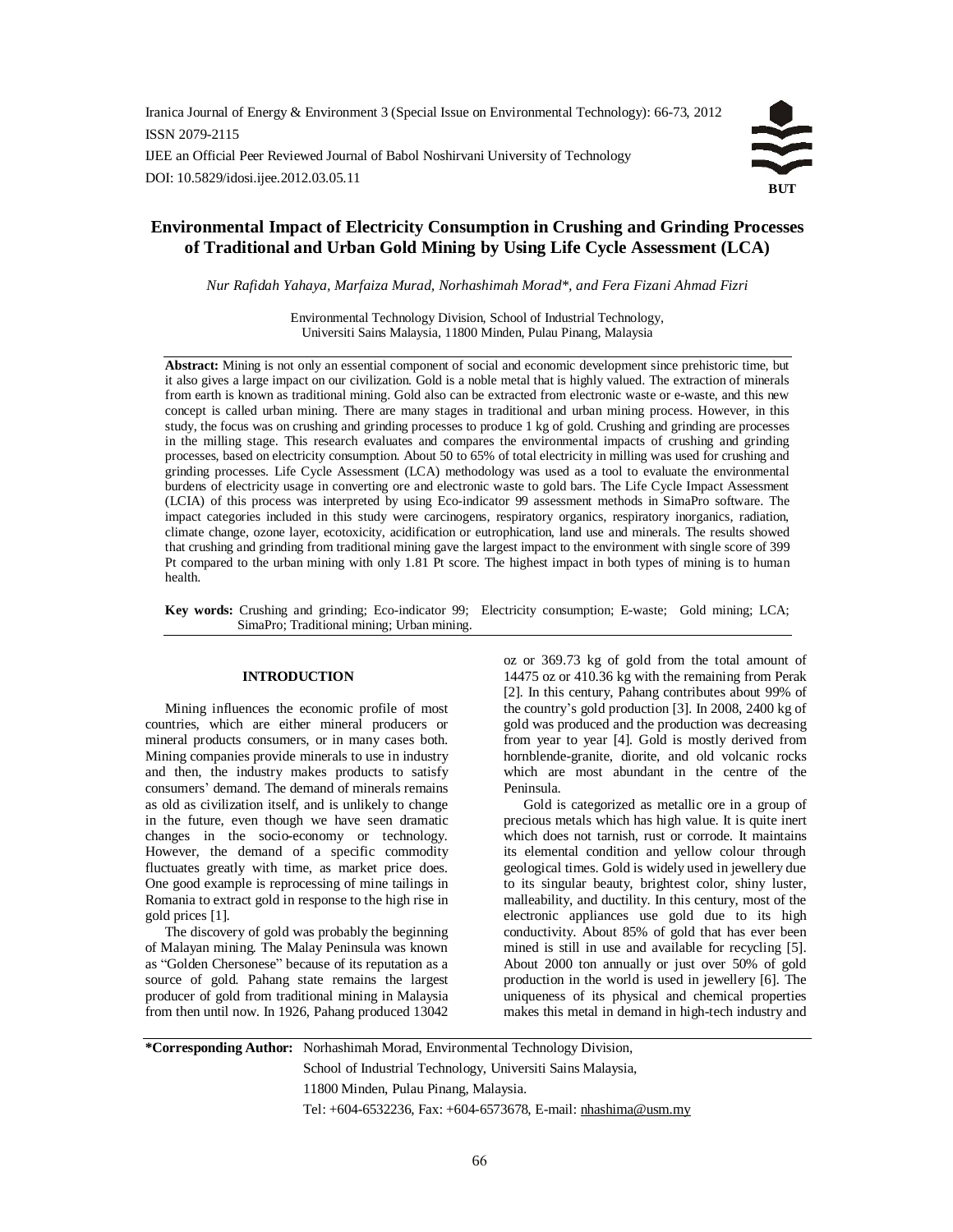medical applications; hence, making it is highly prized by society [1, 5, 7–9].

Gold mining is always replete with controversy either in politics, economy and impacts to the environment [1–2]. Due to public awareness about environmental issues in this century, gold mining industries come under pressure to ensure all the processing stages in gold ore mining, from the extraction to gold refining, are not harmful to our environment [10]. In gold mining, consumption of cyanide is required to dissolve the gold and has been used by the mining industry for over 100 years in the extraction of noble metals [11]. Cyanide is a poison that has fast acting [12] reaction and the impact of cyanide can be seen through many previous studies where it caused lethal toxicity to birds [13–16]. The cyanide destruction processes were developed as well as cyanide recovery technologies in gold ore mining [10, 17].

Commonly, gold mining is known as the extraction of gold from earth but nowadays, it is called traditional gold mining. The ranges of the gold historic cumulative production were estimated from 157,000 ton to 180,000 ton [5]. About 14% from 2550 ton of annual world gold mine production in 2010 is produced in China. This is followed by Australia and United States with 10% and 9% gold production, respectively [6, 18]. The highest world gold production is 2600 ton in 2001 [19]. In 2010, the demand of gold worldwide was 3970 ton including 1645 ton from recycled sources [6]. The world's gold reserves have not much changed over the last two decades and it was estimated currently to be about 51,000 ton [18, 20–21,]. The highest proportion of gold reserves in the world is Australia (14%), followed by South Africa (12%) and Russia (10%). Currently, the mean ore grade of gold is approximately 3–4 g/ton and this causes the trade of gold ores to decrease globally over the last century [5, 22]. It was estimated by Muller and Frimmel [5], the world mean gold ore grade could decline to about 1g/ton in 2050 based on gold ore grade depression in the last four decades. The sophistication in technology enables precious metals like gold, platinum, palladium and silver to be extracted without involving the exploration of earth. These metals can also be extracted from electronic waste (e-waste) and this is known as urban mining. Urban mining can be defined as recovery and recycling of metals from electronic wastes [23]. Under the First Schedule of Environmental Quality (Schedule Waste) Regulation 2005, e-waste is defined as waste from electrical and electronic assemblies containing components such as accumulators, mercury-switches, glass from cathoderay tubes (CRT) and other activated glass or PCB capacitors, or contaminated with cadmium, mercury, lead, nickel, chromium, copper, lithium, silver, manganese or PCB [24]. E-waste contains hazardous substances, but many precious metals and other useful materials can be recovered from it. A proper management of e-waste is needed to achieve a number of objectives aimed at a more sustainable approach to resource use and a reduction in the

quantity of e-waste going to landfill. The rapid technological advances and consumer demands accelerate the e-wastes generated. Products such as mobile phones which are often treated as fashion items contribute to increasing of e-wastes because they are being replaced before their lifetimes expire [25]. Unlike traditional mining, the sources of urban mining increase from year to year. About 134,036 metric tonnes of e-waste were generated in 2009 and are forecasted to be 1.11 million metric tonnes in 2020 [24]. Based on the projection of the electronic waste inventory in Malaysia by the Department of Environment, the amount of e-waste in Malaysia will be increasing by an average 14% annually [26]. The electronic devices especially mobile phones and computers have a large resource of recoverable metals including gold. On average, about 10.4 g/ton of gold is contained in e-waste as reported by USGS [27]. Estimation of gold content in mobile phones is 300– 350 g/ton while for computer circuit boards (PCBs), is about 200–250 g/ton [28, 29].

In Malaysia, the Environmental Quality (Scheduled Wastes) Regulation 2005 was enforced on 15 August 2005 in which e-waste has been listed under this regulation. Through this regulation, it enables Malaysia to control illegal transboundary movement of e-waste in this country. At the national level, all the e-waste generators are required to provide notification of their e-waste generations to the Department of Environment (DOE). License from DOE is required before any e-waste recovery facility is allowed to conduct its recovery operation. At present, there are 138 e-waste recovery facilities licensed by DOE. The disposition of all residues from recovery operation must be done at premises approved by DOE. A prior written approval from the Director General of DOE is needed for the transboundary movement of scheduled waste. The government has provided the Guidelines for the Classification of Used Electrical and Electronic Equipment in Malaysia to facilitate the management of e-waste in this country. The guidelines was published in 2008 and amended in 2010 [24]. Extracting metals from e-waste or urban mining can help in reducing the consumption of non-renewable minerals.

Traditional mining can be divided into two methods; i.e. underground mining or surface mining. In Malaysia, gold is extracted by surface mining or more specifically, open-pit mining. This type of mining can be divided into two major parts of operations, which are mine site and milling. Mine site involves drilling, blasting, loading and haulage. Milling operation involves physical and chemical treatments which consist of crushing, grinding, gravity concentration, stripping, and smelting. In the context of technologies, there are many dramatic improvements occurred in less than a century ago to support higher mining rates. For example in the grinding process, the ball mill operation has been changed to the semi autogenously mill operation [4].

Urban mining involves collecting of electronic waste and milling. Usually, recovery companies have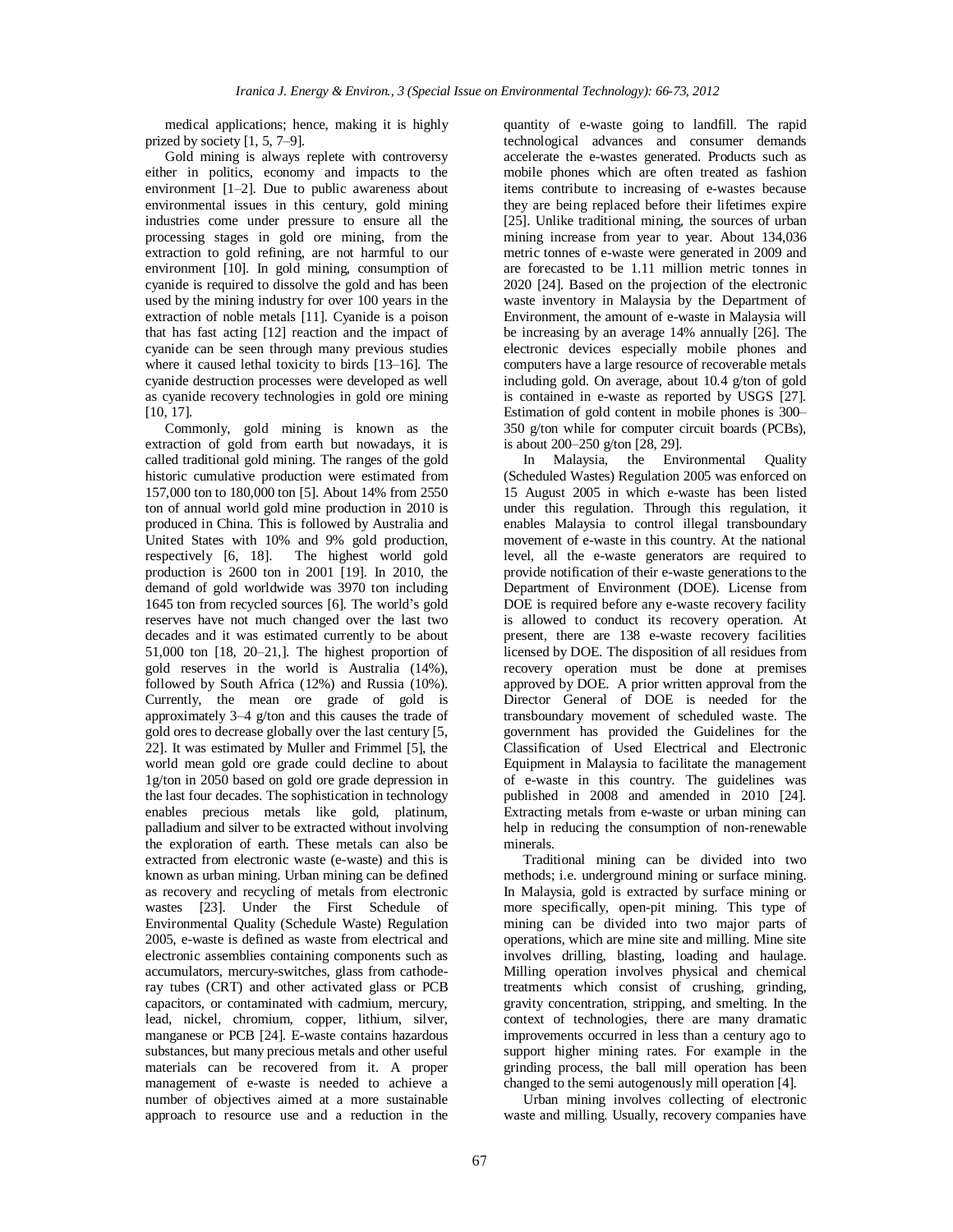their own suppliers of e-wastes or stakeholders. In milling operation, the process starts with the dismantling process, where components like PCB, CFCs, Hg switches are removed manually. Then, the e-waste undergoes a shredding process and easily accessible parts containing valuable materials like cable containing copper, steel, iron and precious metals are segregated. Shredding is a process which fragments, grinds, rips or tears a product into pieces [25]. The saleable or recyclable metals and plastics are separated from e-waste that needs further processing. The e-waste components that contain hidden gold will undergo a crushing process while components that contain apparent gold, go directly to the stripping process. After crushing, acid dissolution process takes over. Several chemicals are used to extract the gold. Then, precipitation principle is used by adding specific chemicals. Gold precipitates out of solution. The gold is filtered and dried before undergoing the smelting process. The gold is then melted and sold as ingots.

Crushing and grinding processes are the largest contributors to electricity consumption with 50–65% from total milling electricity consumption in both types of gold mining. Tenaga Nasional Berhad (TNB) is the largest electricity provider in Malaysia. Based on the annual TNB report in 2010, Malaysia used 53.1% natural gas, 34.1% coal, 12.5% hydro and 0.3% distillate to generate electricity in the last six months of year 2009 and the first six months of year 2010 [30]. This shows that fossil fuels are the main sources of electricity in Malaysia. Recently, the consumption of fossil fuels, especially oil and gas, as electricity sources increased rapidly, and this brings a global energy crisis and environmental impact, especially global warming [31]. Greenhouse gases are responsible to global warming occurrence. There are four important greenhouse gases, namely carbon dioxide, nitrous oxide, methane and fluorinated gases. Carbon dioxide  $(CO<sub>2</sub>)$  is the largest contributor to greenhouse gases and the emission of  $CO<sub>2</sub>$  is primarily caused from fossil fuel combustion. In combustion, for the same energy level use, the amounts of CO<sub>2</sub> released are different depending on the fossil fuels. Oil releases about half more carbon dioxide than natural gas while coal releases double [32]. The subject related to climate change and greenhouse gases such as carbon dioxide, which is derived from industry, has grown into a serious subject to mining worldwide.

It has been proven that it is not enough to evaluate the environmental friendliness of a product without taking its entire life cycle. Life cycle assessment (LCA) is the one method that takes into account the entire life cycle of a product in evaluating their impacts to the environment. LCA method has been established around 1990 and in 1991, the proper name for LCA was agreed in a conference organized by the Society of Environmental Toxicology and Chemistry (SETAC). In 1997, the International Organization for Standardization published its first standard for LCA, ISO 14040 [24]. Malaysia has been adopting the ISO 14040 series on LCA as national standards since the emergence of these standards. From 1998 to 2001, ISO 14040, 14041, 14042 and 14043 were all adopted as Malaysian standards. However, the use of these standards as a tool for environmental management in Malaysia is still small at the present time. LCA is only conducted by several numbers of universities as case studies. It has never been used by any manufacturer, service or agro-industry [33].

To ensure compliance with regulatory requirements prescribed under the Environmental Quality Act 1974, the industrial sectors in Malaysia practices environmental management system on the whole, mainly pollution control or treatment processes. In general, the industrial sectors of Malaysia adopt environmental management systems, predominantly pollution control or treatment processes to comply with regulatory requirements prescribed under the Environmental Quality Act 1974. As a result of strict enforcement and the bad media publicity for culprit companies, a lot of companies have installed facilities to ensure that their air and water emissions to the environment comply with regulations. Environmental Management System (EMS) certification scheme in line with ISO 14001 was launched by SIRIM in 1995. In order to maintain their competitive edge in the international market, multi-nationals and export oriented companies had to make sure that they represented 'green image'. Most of the companies in Malaysia that are certified to EMS are multi-nationals or export-oriented business. The certification to EMS is important to fulfill the demand of their overseas client in addition to mandatory or subtle requirement for international market. ISO 14001 is preferred to be implemented among Malaysia's industries rather than other ISO 14000 series of EMS due to clientele's requirement, mainly from western countries. Since ISO 14001was used, most of Malaysian industries only gave a little attention on the environmental impact of the finished product or the raw materials used. ISO 14001 only needs evidence that the company has an EMS. This could be one of the main reasons why LCA has not been used by the industries in this country [33].

In this paper, LCA is used to evaluate the environmental impacts of crushing and grinding processes in both types of gold mining based on electricity consumption. The score for each environmental impact categories between two types of gold mining are evaluated and compared. The functional unit used for the comparison is 1kg production of gold.

#### **METHOD**

Life Cycle Assessment (LCA) is defined as a standard and scientific method for assessing the environmental burdens and other impacts of product, service and process chain of systems [34–37]. The entire life cycle of product, process or activity that starts from the extracting and processing raw materials, manufacturing, transportation, distribution, use, reuse, maintenance, recycling and final disposal were included in the assessment ('from cradle to grave')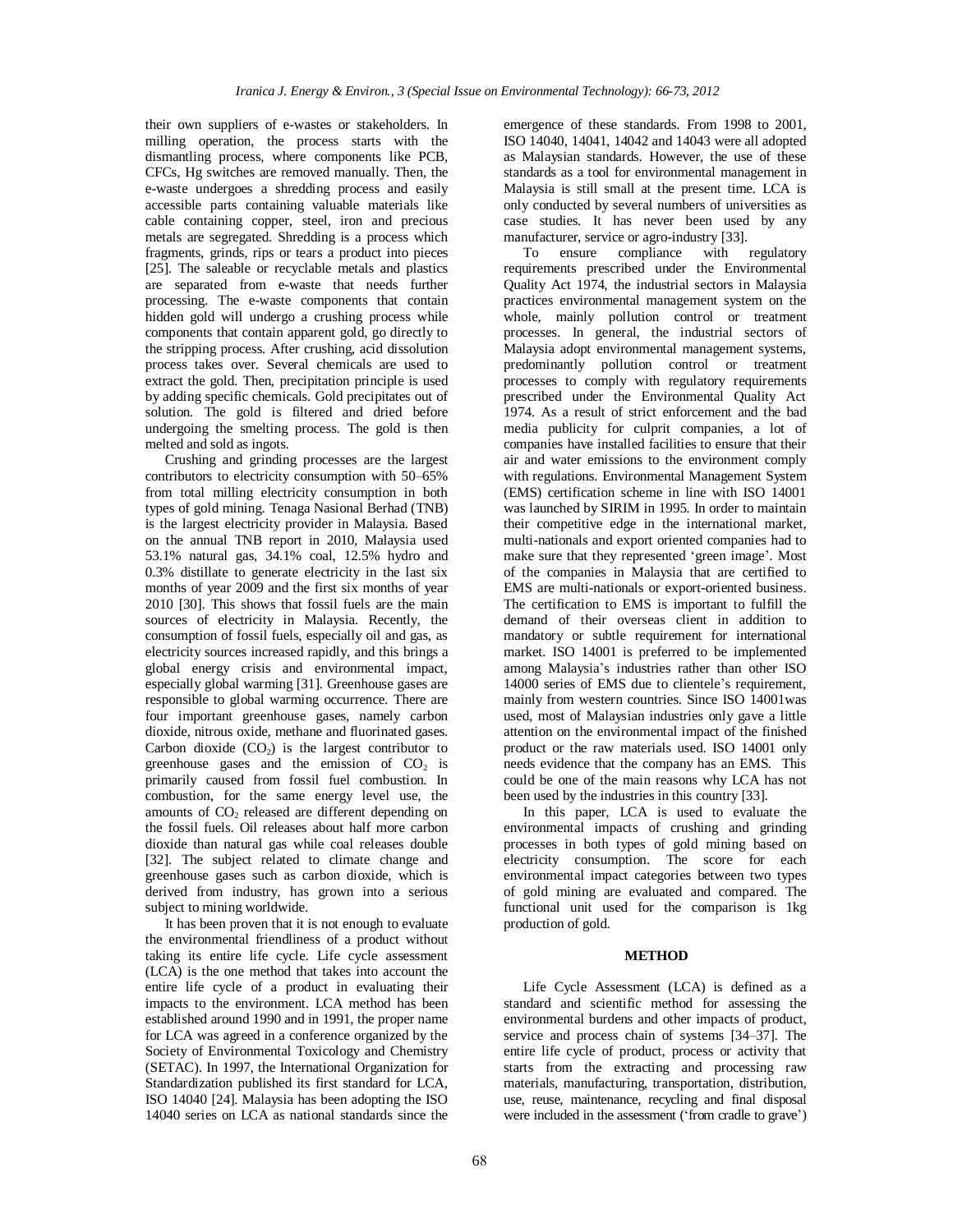[34, 36–38]. LCA quantifies the industrial process and products by enumerating flows of energy and material use, and wastes released to environmental burdens associated with energy and material use, and evaluate other alternatives for environmental improvements [38– 40]. The methodological framework of LCA is based on ISO standards 14040 to 14043. A complete LCA consists of four phases: goal and scope definition (ISO 14040), inventory analysis (ISO 14041), impact assessment (ISO 14042) and interpretation (ISO 14043) [41]. There are a few models that have been used to

determine LCA's data such as open LCA, Eco-LCA and SimaPro [42]. In this study, SimaPro was used to evaluate the data. SimaPro is LCA software developed by Dutch University and Pre Consultants B.V. Company from the Netherlands [38, 41, 43]. Eco-indicator 99 method is widely used in the production process for measuring the potential environmental impact. In this method, environmental impact is grouped into damage categories including human health, ecosystem quality and resources. There are four steps in the Eco-indicator 99 model: characterization, damage assessment, normalization and single score [41, 43].

# **RESULTS AND DISCUSSION**

# **LCA Assessment**

# *1. Goal and scope definition*

The data for this study were collected from two companies that are well-established in Malaysia. One company data was used for traditional mining and the other one was used for urban mining. The study only involved electricity consumption in crushing and grinding processes. Crushing and grinding processes consume the most energy with approximately 50 to 65% of total electricity consumption in milling operation. Based on 1 kg of gold as a functional unit in this study, the comparison in environmental impacts of energy consumption between traditional and urban gold mining is evaluated.

# *2. Inventory analysis*

Inventory analyses involve collection and analysis of data on the electricity consumption of the crushing and grinding processes. The initial data for electricity consumption were collected from both traditional mining and urban mining companies based on manuals and documents. The average electricity consumption was calculated based on the functional unit of this study. The results of the completed calculation are shown in Table 1.

#### *3. Impact assessment*

#### *a) Characterization*

In the characterization step, the emission produced from the electricity generation is evaluated into a single number for each environmental impact category. The characterization of environmental impact category is based on scientific methods (e.g., effects of toxic materials in drinking water on human health) [44, 45]. Electricity generation is a complicated process. Many issues need to be considered such as extraction of resources, methods or technologies used, and distribution. There are many different substances produced during electricity generation and different substances can contribute to the same impact category. Electricity generation can cause eleven types of environmental impact and the value of each impact in both types of gold mining is shown in Table 2.

| Table 1: Electricity consumption in cushing and |  |  |
|-------------------------------------------------|--|--|
| grinding processes                              |  |  |

|                           | Electricity                  |  |  |  |
|---------------------------|------------------------------|--|--|--|
|                           | Consumption<br>(Crushing and |  |  |  |
| <b>Types of Mining</b>    |                              |  |  |  |
|                           | Grinding) (kWh)              |  |  |  |
| <b>Traditional Mining</b> | 7520                         |  |  |  |
| <b>Urban Mining</b>       | 45.4188                      |  |  |  |
|                           |                              |  |  |  |

Disability adjusted life years (DALY) is used to describe the damage of human health by expressing the number of life years lost and the number of years lived with disability caused by diseases or certain environmental impact categories [44, 45]. The potentially affected fraction (PAF\*m2yr) shows the percentage of the species that are exposed to the toxic emission over a certain area, during a certain time. Acidification and eutrophication are measured in Potentially Disappeared Fraction (PDF) is the probability of the plant species to disappear from the area as a result of these both impact categories. Land use is also expressed as PDF which refers to the change in the number of all species on the occupied land and at the natural areas outside the occupied area [44, 45]. The final category is resources, which only assess mineral resources and fossil fuels in units of MJ surplus [44]. This unit is based on the expected increase of energy required for further mining of the resources which are involved in electricity generation. The requirement of an additional energy may be caused by lower resource concentrations or other unfavorable characteristics of the remaining reserves [46].

### *b) Damage Assessment*

In damage assessment step, the environmental impact scores calculated from characterization were added to obtain a single score for each of the three damage categories; human health (DALY), ecosystem quality (PAF/PDF\*m2yr) and resources (MJ surplus) [35]. The total ecosystem quality damage was calculated by adding PAF and PDF values after converting PAF\*m2yr into PDF\*m2yr unit [44, 45]. These two impacts were combined since it was possible to determine whether the damage was caused by changes in the nutrient level or by acidity. This step can also be interpreted as grouping. Table 3 shows the results of three damage assessment categories for traditional mining and urban mining.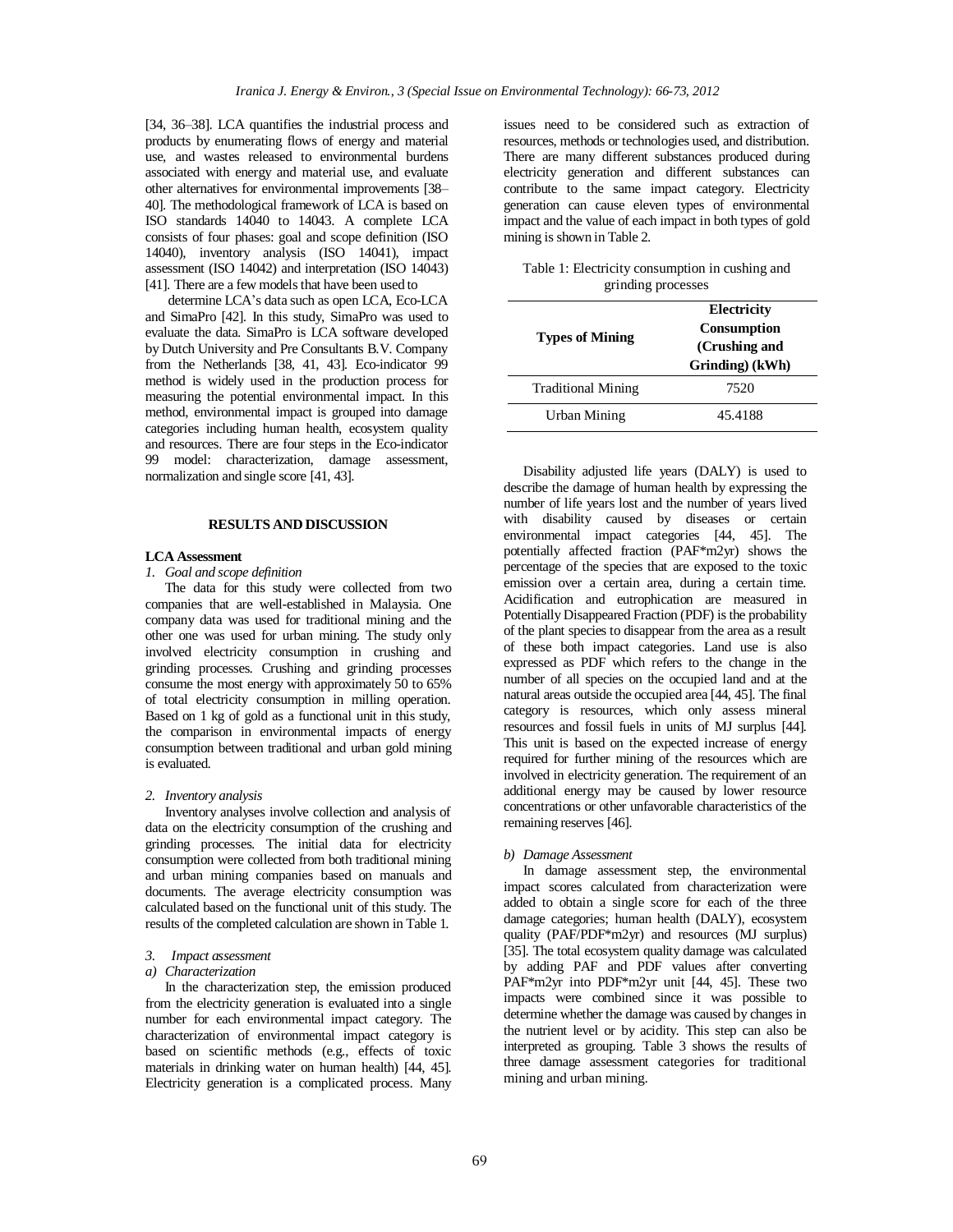Table 2: Score for each environmental impact category

|                           | <b>Environmental Impact Category</b> |                   |                     |                          |             |                |             |                                  |             |                 |                     |
|---------------------------|--------------------------------------|-------------------|---------------------|--------------------------|-------------|----------------|-------------|----------------------------------|-------------|-----------------|---------------------|
| <b>Types of</b><br>Mining | Carcinogens                          | Resp.<br>Organics | Resp.<br>inorganics | <b>Climate</b><br>change | Radiation   | Ozone<br>laver | Ecotoxicity | Acidification/<br>eutrophication | Land<br>use | <b>Minerals</b> | <b>Fossil fuels</b> |
| Traditional               | 0.00158                              | 1.21E-6           | 0.00943             | 0.00179                  | 3.76E-6     | 5.19E-8        | 605         | 222                              | 89.4        | 14.4 MJ         | 1.51E3 MJ           |
| Mining                    | <b>DALY</b>                          | <b>DALY</b>       | <b>DALY</b>         | <b>DALY</b>              | <b>DALY</b> | <b>DALY</b>    | PAF*m2vr    | PDF*m2vr                         | $PDF*$ m2vr | surplus         | surplus             |
| Urban                     | 7.43E-6 DALY                         | 5.47E-9           | 4.24E-5             | 8.08E-6                  | 1.69E-8     | 2.34E-10       | 3.23        | 0.997                            | 0.402       | $0.126$ MJ      | 6.81 MJ             |
| Mining                    |                                      | <b>DALY</b>       | <b>DALY</b>         | <b>DALY</b>              | <b>DALY</b> | <b>DALY</b>    | $PAF*m2vr$  | $PDF*m2vr$                       | $PDF*$ m2vr | surplus         | surplus             |

### Table 3: Results of three damage assessment for traditional mining and urban mining

| <b>Types of Mining</b>                           | <b>Damage</b><br>Category | Crushing and<br>Grinding             |
|--------------------------------------------------|---------------------------|--------------------------------------|
| <b>Traditional Mining</b><br>Urban Mining        | Human Health              | $0.0128$ DALY<br>5.79 E-05 DALY      |
| <b>Traditional Mining</b><br>Urban Mining        | Ecosystem<br>Ouality      | 372 PDF*m2yr<br>$1.72$ PDF* $m2$ yr  |
| <b>Traditional Mining</b><br><b>Urban Mining</b> | Resources                 | 1.53 E3 MJ surplus<br>6.94 J surplus |

*c) Normalization, weighting, single score*

The results from characterization cannot be compared since they are usually presented in different units. Through normalization and weighting step, the three damage assessment of traditional mining and urban mining are calculated to form a single score as shown in Table 4.

Table 4: Results of the three damages assessment with single score for traditional mining and urban mining

| <b>Types of Mining</b>    | <b>Damage Category</b>                                                | Crushing and<br>Grinding |  |
|---------------------------|-----------------------------------------------------------------------|--------------------------|--|
| <b>Traditional Mining</b> |                                                                       | 334 Pt                   |  |
| Urban Mining              |                                                                       | $1.51$ Pt                |  |
| <b>Traditional Mining</b> |                                                                       | 29 Pt                    |  |
| Urban Mining              |                                                                       | $0.134$ Pt               |  |
| <b>Traditional Mining</b> |                                                                       | 36 Pt                    |  |
| Urban Mining              |                                                                       | $0.165$ Pt               |  |
| <b>Traditional Mining</b> |                                                                       | 399 Pt                   |  |
| Urban Mining              |                                                                       | 1.81 Pt                  |  |
|                           | Human Health<br><b>Ecosystem Quality</b><br>Resources<br>Single score |                          |  |

From Table 4, the electricity consumption gives major impact to human health while less impact to the ecosystem quality. There are seven impact categories that contribute to human health impact during the electricity generation including carcinogens, respiratory organics, respiratory inorganics, climate change, radiation and ozone layer. The processes like extraction of fossil fuels, transportation and burning of fossil fuels for generating electricity are the major contributors of hazardous substances such as  $CO<sub>2</sub>$ ,  $SO_2$ , NO<sub>x</sub>, CO, O<sub>3</sub>, particulate matter, HF and VOC. All these substances cause several of human health impacts like damage to the lungs, irritation of eyes, nose and throat, birth defects and damage to respiratory systems. In addition, ozone depletion also

brings damage to human health including skin cancers, cataracts, and suppression of the immune system. Extreme weather causes increase in malnutrition and other diseases [47]. This situation can be seen in Iran during 1998 until 2001 which is central Asian drought causing about 80% livestock loss and 50% reduction in wheat and barley crops. About 60 million people were affected by the drought when agriculture, animal husbandry and water resources had been limited throughout the region. Even small changes in temperature can give large impact to the production of many crops species, hence decreasing the supply of food [48]. Factors like under nutrition, inadequate and unsafe water, and poor quality nutrients are influenced by climate and weather changes, which is the main cause to health risks in the poorest countries [49]. It was estimated that climate change had caused 154,000 (0.3%) deaths per year, 5.5 million (0.4%) disability-adjusted life years (DALYs), with sub-Saharan Africa and South Asia being the regions with the greatest proportional burden [50].

Fossil fuels give a larger impact to resources damage than minerals do. The consumption of fossil fuels as the main sources of electricity generation leads to the resources depletion. Fossil fuels are produced continually by the decay of plant and animal matter. However, these resources are assumed as nonrenewable resources because they need thousands of years to form naturally and cannot be replaced as fast as they are being consumed [51].

Electricity gives the lowest damage to ecosystem quality than other categories. There are three factors that affect this category: acidification or eutrophication, ecotoxicity and land use. The main precursor of acidification is  $SO_2$  and the other precursors are NO<sub>x</sub>, ammonia (NH<sub>3</sub>), hydrogen chloride (HCl) and hydrogen fluoride (HF). According to Pusat Tenaga Malaysia (PTM), the emission of  $SO<sub>2</sub>$  per kWh is very low, that is only about 1 to 2% of the emission of  $CO_2$  per kWh.  $NO_x$ is the major contributor to eutrophication damage. However, 1 kWh only releases less than 1% of  $NO<sub>x</sub>$ [52]. The atmospheric N is needed by cyano-bacteria when nitrates are limited in aquatic media [44]. Acidification and eutrophication are closely connected because the pollutants and sources are the same especially  $NO_x$  [46]. Ecotoxicity is caused by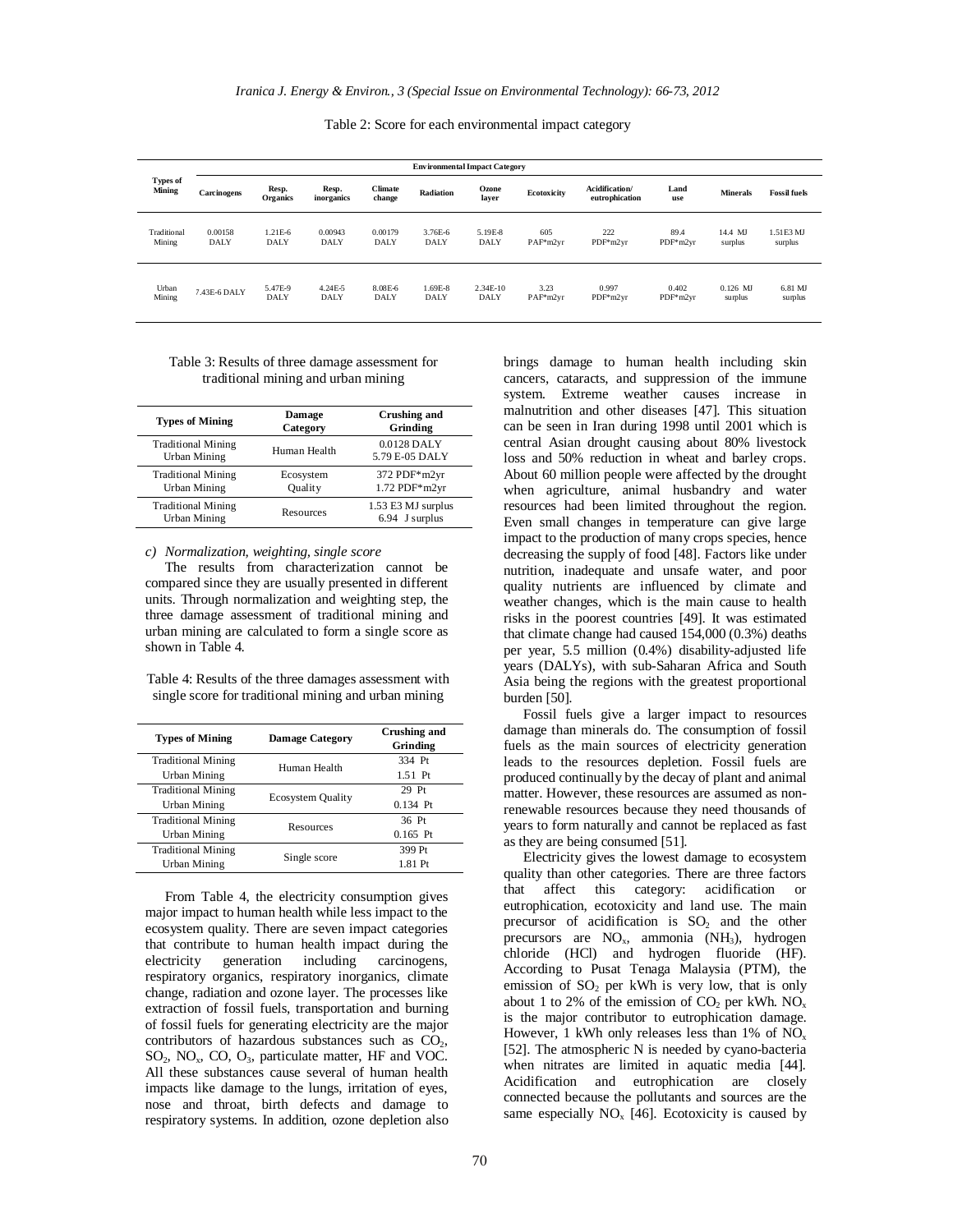vanadium, chromium, nickel, cadmium, and mercury, most of which are produced from oil and coal power plants [53, 54]. The complete electricity production cycle affects the pattern of land use by transforming the existing landscape into a mining area and a site for the construction of power plants, power transmission, fuel refineries and other infrastructure such as roads and pipelines.

The percentages of damage caused by electricity to human health, ecosystem quality and resources in both types of mining are 83.7%, 7.3% and 9%, respectively.

# **CONCLUSION**

Electricity consumption gives the largest damage to human health with respiratory inorganics giving the highest score in environmental impact category that contributes to this damage. The crushing and grinding processes in traditional mining give multiplied environmental impact compared to the urban mining due to the much higher amount of energy required in traditional mining. The major reason is that gold ore is harder than e-waste and difficult to be broken. To produce 1 kg of gold, the single scores for traditional mining and urban mining are 399 Pt and 1.81 Pt, respectively.

# **ACKNOWLEDGEMENT**

The authors would like to thank the members of our research team for their guidance and support, especially Mdm. Ang Chai Tew. We would also like to express our gratitude to the management of companies involved in this study and special thanks to Mr. Dinesh Rajamanickam for the data provided.

# **REFERENCES**

- 1. Spitz, K. and J. Trudinger, 2008. Mining and the environment from ore to metal. CRC Press/Balkema. The Netherlands.
- 2. Scrivenor, J.B., 1928. A sketch of Malayan mining. Mining Publications, Limited. London.
- 3. Nawi, S., 2011. Mining Industry of Malaysia 2007 [online]. Available online at: <http://www.jmg.gov.my/en/mining-industry-of>malaysia-2007.html. Retrieved on 3 January 2012.
- 4. Tse, P.K., 2008. The Mineral Industry of Malaysia. USGS 2008 Mineral Yearbook Malaysia [online]. Available online at: <http://minerals.usgs.gov/minerals/pubs/country/20> 08/myb3-2008-my.pdf. Retrieved on 25 November 2011.
- 5. Müller, J. and H.E. Frimmel, 2010. Numerical analysis of historic gold production cycles and implications for future sub-cycles. The Open Geology Journal, 4: 29-34.
- 6. World Gold Council, 2011. Gold Demand Trends, May 2011. Available online at [www.gold.org](http://www.gold.org).
- 7. Spitzer, M. and R. Bertazzoli, 2004. Selective electrochemical recovery of gold and silver from cyanide aqueous effluents using titanium and vitreous carbon cathodes. Hydrometallurgy, 74(3- 4): 233-242.
- 8. Ramesh, A., H. Hasegawa, W. Sugimoto, T. Maki, and K. Ueda, 2008. Adsorption of gold (III), platinum (IV) and palladium (II) onto glycine modified crosslinked chitosan resin. Bioresource Technology, 99(9): 3801-3809.
- 9. George, M.W., 2011. Gold: US Geological Survey 2009 Minerals Yearbook [online]. Available at a state at a state at a state at a state at a state at a state at a state at a state at a state at a state at a state at a state at a state at a state at a state at a state at a state at a state at a state at <http://minerals.usgs.gov/minerals/pubs/commodit> y/gold/myb1-2009-gold.pdf. Retrieved on 30 November 2011.
- 10. Harcus, M., May 2011. Golden age. Mining Magazine, 57-67.
- 11. Reyes-Cruz, V., C. Ponce de Leon, I. González, and M.T. Oropeza, 2002. Electrochemical deposition of silver and gold from cyanide leaching solutions. Hydrometallurgy, 65(2-3): 187-203.
- 12. Environment Australia, 1998. Cyanide management: a booklet in the series on best practice environmental management in mining environment Australia, Canberra.
- 13. Barcroft, J., 1931. The toxicity of atmosphere containing hydrocyanic acid gas. J Hyg., 31(1): 1- 34.
- 14. Davis, R.H., 1981. Cyanide detoxication in the domestic fowl. B.E. Vennesland (Ed.), Cyanide in biology, Academic Press, New York.
- 15. Eisler, R., 1991b. Cyanide hazards to fish, wildlife, and invertebrates: A synoptic review. Contaminant Hazard Reviews Report 23, US Fish and Wildlife Service Biology Report: 85(1.23): pp. 1-55.
- 16. Reece, R., 1997. Cyanide toxicity to birds, ACMRR. Short course notes on management of cyanide mining, ACMRR, Perth.
- 17. Dai, X., A. Simons, P. Breuer, 2012. A review of copper cyanide recovery technologies for the cyanidation of copper containing gold ores. Minerals Engineering: 25, 1-13.
- 18. USGS 2011 (United States Geological Survey), January 2011. Mineral Commodity Summaries.
- 19. Denham, D., October 2009. Has Australia's gold production peaked forever? The AusIMM Bulletin, 10-14.
- 20. Mudd, G., 2007a. Global trends in gold mining: towards quantifying environmental and resource sustainability? Resources Policy: 32, 42-56.
- 21. Mudd, G., 2007b. Gold mining in Australia: linking historical trends and environmental and resource sustainability. Environmental Science and Policy: 10, 629-644.
- 22. Mudd, G., 2007c. From production to sustainability reporting - towards quantifying sustainable gold mining. In: Proceedings of World Gold Conference, Cairns, Queensland: pp. 117-127.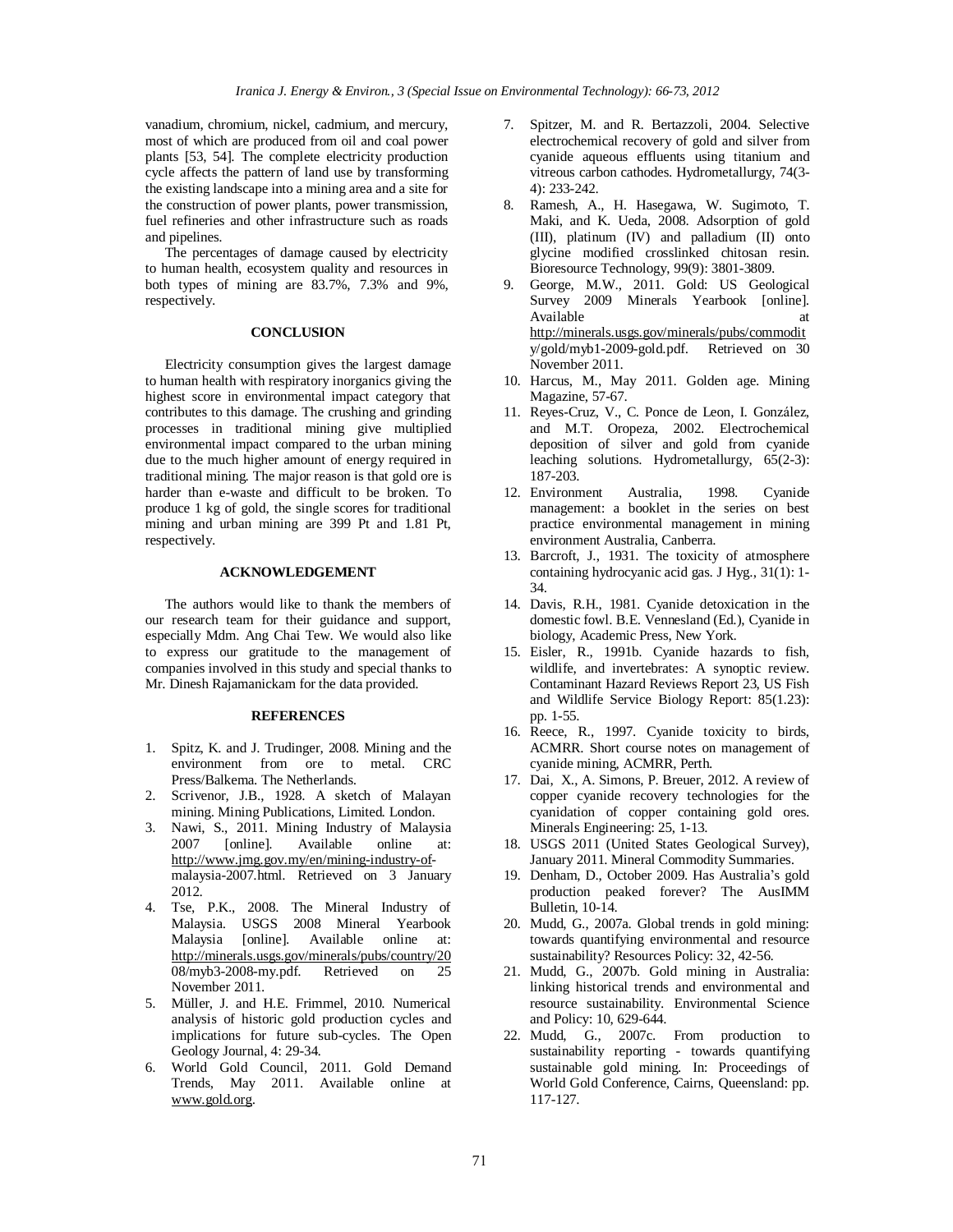- 23. Yoshikawa, M., 2008. Gold mine of metals. Startwo, 17 June. pp: T7.
- 24. Fenny Wong N.Y. & S.B. Goh, 2012 [online]. Ewaste Management in Malaysia. Department of Environmental Malaysia. Available online at: ch.bcrc.cn/download.jsp?pathfile=/atm/7/201205 07121740105.pdf. Retrieved on 5 June 2012.
- 25. Hester, R.E. and R.M. Harrison, 2009. Electronic Waste Management. Design, Analysis and Application. The Royal Society of Chemistry, UK.
- 26. Perunding Good Earth Sdn Bhd, 2009 [online]. The e-waste inventory project in Malaysia. Available online at: [http://www.env.go.jp/en/recycle/asian\\_net/Project](http://www.env.go.jp/en/recycle/asian_net/Project) \_N\_Research/E-wasteProject/06.pdf. Retrieved on 8 December 2011.
- 27. USGS (United States Geological Survey), July 2001. Fact Sheet FS-060-01.
- 28. Hageluken, C. and C. Meskers, 2010. Complex life cycles of precious and special metals. In: Graedel, T., van der Voet, E. (Eds.), Linkages of Sustainability/Ernst Strungmann Forum. MIT Press, pp. 163-197.
- 29. UNEP (United Nations Environment Programme), July 2009 [online]. Recycling e from Ewaste to Resources. Available online at [www.unep.org](http://www.unep.org).
- 30. Tenaga Nasional Berhad, TNB. Annual Report 2010 [online]. Powering a Sustainable Future, 2010. Available online at: <http://www.tnb.com.my/tnb/application/uploads/a> nnualreports/9701b2624e4d83df2799ce3da16134 e2.pdf. Retrieved on 9 August 2011.
- 31. Rahimnejad, M., A.A. Ghoreyshi, G. Najafpour, and T. Jafary, 2011. Power generation from organic substrate in batch and continuous flow microbial fuel cell operations. Applied Energy, 88(11): 3999-4004.
- 32. Environment. World Development Indicators, 2010 [online]. Available online at: <http://data.worldbank.org/sites/default/files/sectio> n3.pdf. Retrieved on 4 May 2011.
- 33. Chen, S.S., 2002 [online]. General Activity of Life Cycle Assessment in Malaysia. Environmental and Technology Centre, SIRIM Berhad. Available online at: <https://www.aist>riss.jp/old/lca/asianetwork/symposium/report/200 2/71.pdf. Retrieved on 13 February 2011.
- 34. Zbicinski, I., J. Stavenuiter, B. Kozlowska, and H. van de Coevering, 2006. Product design and life cycle assessment. The Baltic University Press. Uppsala.
- 35. Ross, S. and D. Evans, 2002. Use of Life Cycle Assessment in Environmental Management. Environmental Management, 29: 132-142.
- 36. Baty, J. 2012 [online].The Role of Tilt-up in Getting Green. DC&D Technologies, Inc. 2012. Available online at: [http://dcd.com/bpr/bpr\\_nd\\_5\\_2004.html](http://dcd.com/bpr/bpr_nd_5_2004.html). Retrieved on 30 April 2012.
- 37. Apisitpuvakul, W., P. Piumsoomboon, D.J. Watts, and W. Koetsinchai, 2008. LCA of Spent

Fluorescent Lamps in Thailand at Various Rates of Recycling. Journal of cleaner Production, 16: 1046-1061.

- 38. Ciesielski, K. and I. Zbicinski, 2010. Evaluation of Environmental Impact of the Spray-Drying Process. Drying Technology, 28 (9): 1091-1096.
- 39. Khan, F.I., V. Raveender, and T. Husain, 2002. Effective Environmental Management through Life Cycle Assessment. Journal of Loss Prevention in the Process Industries, 15: 455-466.
- 40. Krozer, J. and J.C. Vis, 1998. How to get LCA in the right direction? Jounal of Cleaner Production, 6: 53-61.
- 41. Li, Y. and J. Guan, 2009. Life Cycle Assessment of Recycling Copper Process from Copper-slag. International Conference on Energy and Environment Technology, 1: 198-201.
- 42. Bowman, R. and A. Halog, 2012 [online]. Environmental Assessment of Wood Derived Hemicellulosic Ethanol Using Alternative LCA Models. Available online at: <http://www.lcacenter.org/LCA9/presentations/233> .pdf. Retrieved on 30 April 2012.
- 43. Pré Consultants, 2001 [online]. The Eco-indicator 99. A damage oriented method for Life Cycle Impact Assessment. Available online at: <http://www.pre>-

sustainability.com/content/reports. Retrieved on 20 January 2012.

- 44. Olivetti, E., J. Gregory, and R. Kirchain, 2010 [online]. Life Cycle Impacts of Alkaline Batteries with a Focus on End-of-Life. A study Conducted for the National Electrical Manufacturers Association. Massachusetts Institute of Technology: Materials Systems Lab: Available online at: <http://www.calpsc.org/assets/products/2011/batter> ies\_MIT%20Battery%20LCA%20by% 20NEMA%20Final.pdf. Retrieved on 23 February 2012.
- 45. Jolliet, O., M. Margni, R. Charles, S. Humbert, J. Payet, G. Rebitzer, and R. Rosenbaum, 2003. Impact 2002+: A New Life Cycle Assessment Methodology. International Journal of Life Cycle Assessment, 10 (6): 324-330.
- 46. Goedkoop, M., S. Effting, and M. Collignon, 2000 [online]. The Eco-indicator 99: A Damage Oriented Method for Life Cycle Assessment, Methodology Report, second edition 2000. Available online at: <http://users.rowan.edu/~everett/courses/soclii/LC> A/EI99\_manual\_v3.pdf. Retrieved on 13 February 2011.
- 47. Botkin, D.B. and E.A. Keller, 2010. Environmental Science. Earth as a living planet. Seventh edition. John Wiley & Sons, Inc. Asia.
- 48. Liu, L.Y., 2007 [online]. Back Ground Paper on Drought – An Assessment of Asian and Pacific Progress. Available online at: <http://www.un.org/esa/sustdev/csd/csd16/rim/esca> p\_drought.pdf. Retrieved on 25 February 2012.
- 49. WHO 2007. The World Health Report 2007. A Safer Future: Global Public Health Security in the